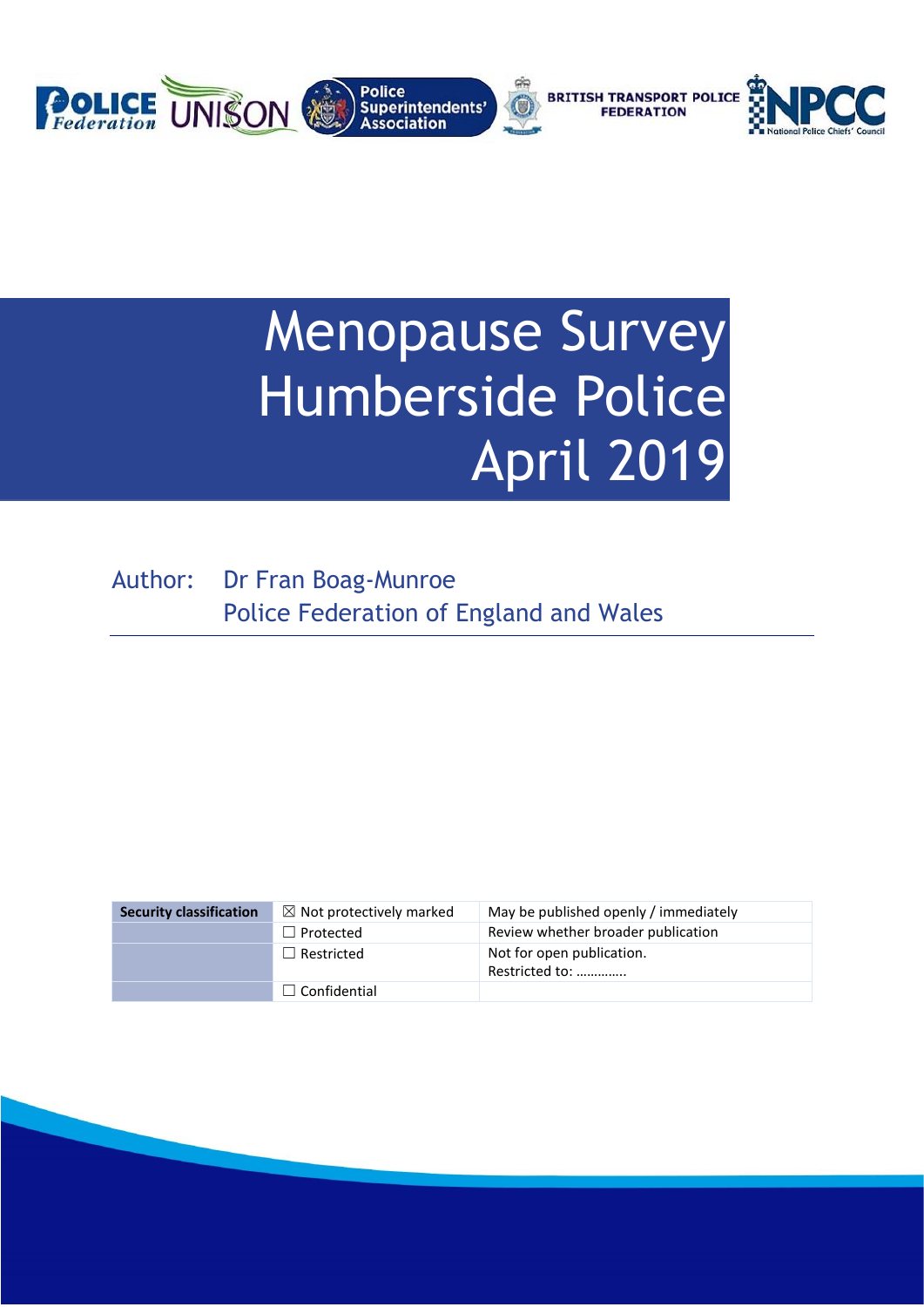## **Contents**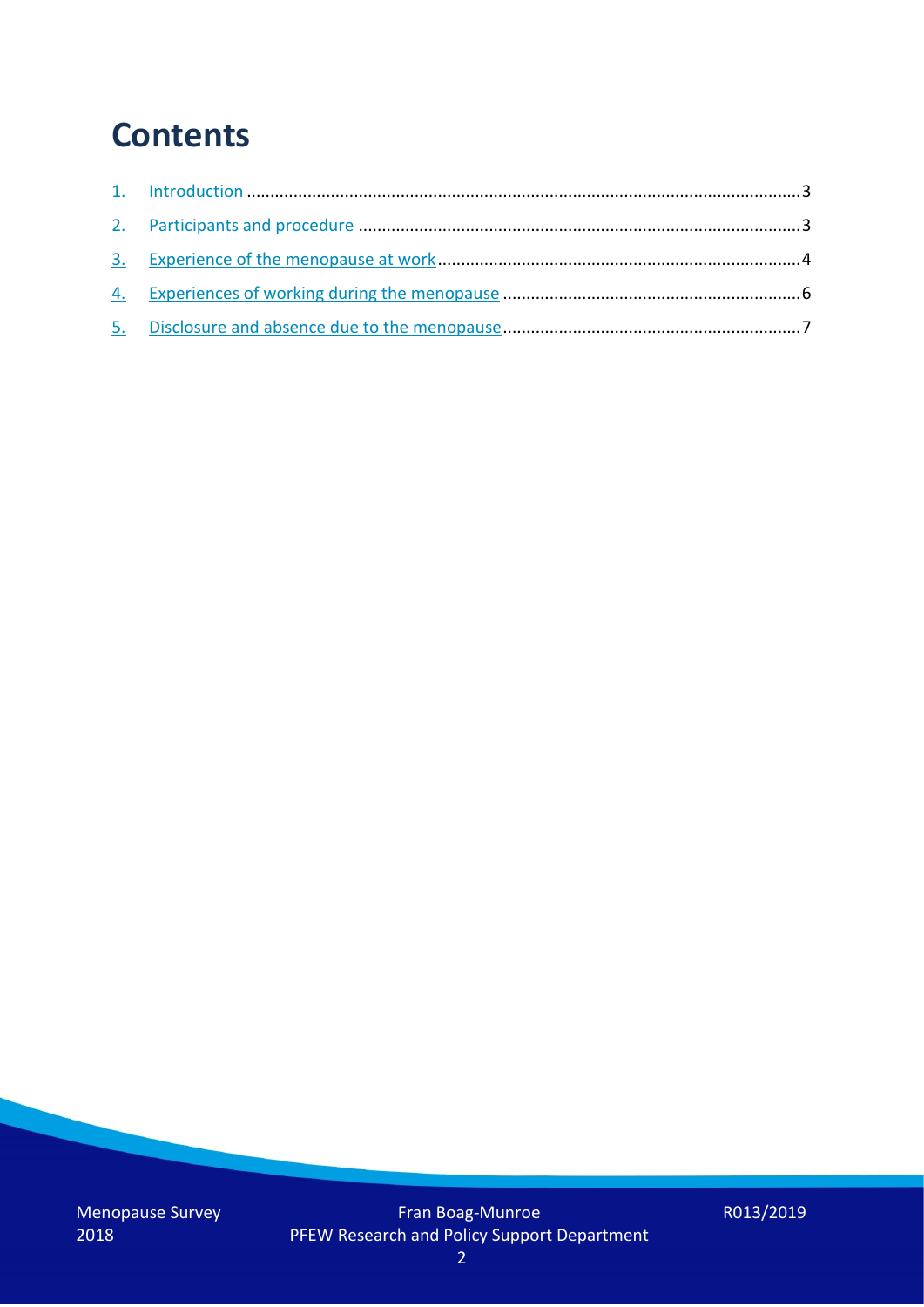# **1. Introduction**

The Menopause Survey was the first of its kind to examine the experiences and awareness of the menopause amongst police officers and police staff at a national level in England and Wales. In particular, it looked at the experiences of individuals who have either gone through or are going through the menopause, as well as the experiences and awareness of managers and supervisors in terms of supporting individuals who are going through the menopause.

This report provides an overview of some of the key findings from the survey for Humberside Police.

### **2. Participants and procedure**

Overall 131 responses were received from respondents in Humberside Police. 51% of responses were from police officers and 48% were from police staff.

97 respondents completed questions about their experiences of the menopause at work. 43 respondents answered questions relevant to line managers and supervisors (there was an overlap of 28 respondents who completed both sets of questions). A further 19 responses were received from other respondents within Humberside Police (i.e. respondents without personal experience of the menopause or managerial responsibilities.

This report only provides a summary of responses to questions about the experience of the menopause at work. Due to the smaller number of respondents who answered questions relevant to line managers or questions relevant to individuals who do not have personal experience of the menopause, these responses have not been reported below, however they have been included within the national statistics.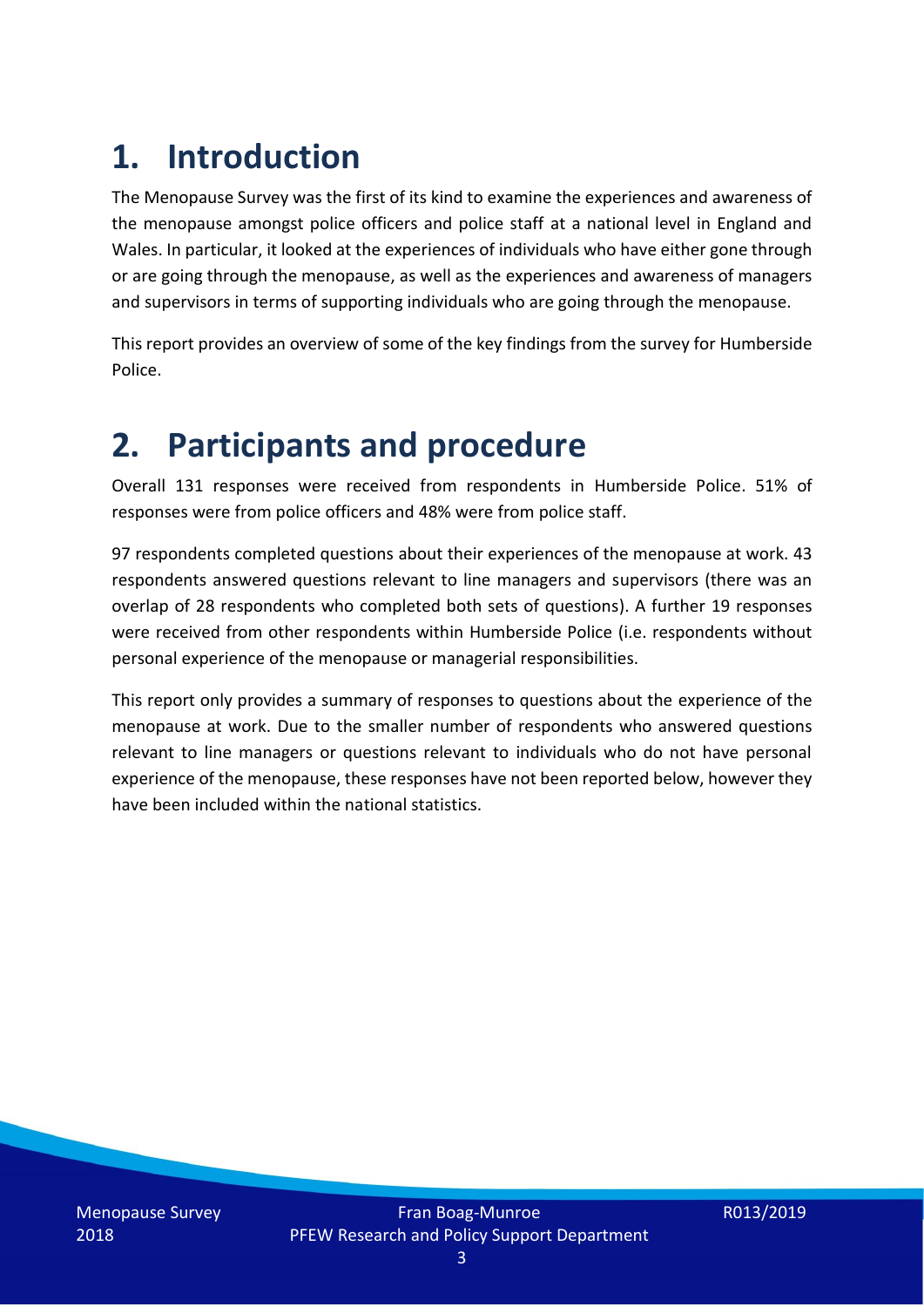### **3. Experience of the menopause at work**

83% of respondents in Humberside Police said that symptoms of the menopause were either moderately or extremely problematic. This is higher than the national average, where 76% of respondents reported that symptoms of the menopause were moderately or extremely problematic.



Respondents were asked about the aspects of their working environment that made coping with symptoms of the menopause moderately or extremely difficult. The proportion of respondents in Humberside Police who reported that these aspects of their working environment made coping moderately or extremely difficult are presented in Table 1 below, along with the corresponding proportions for the country as a whole.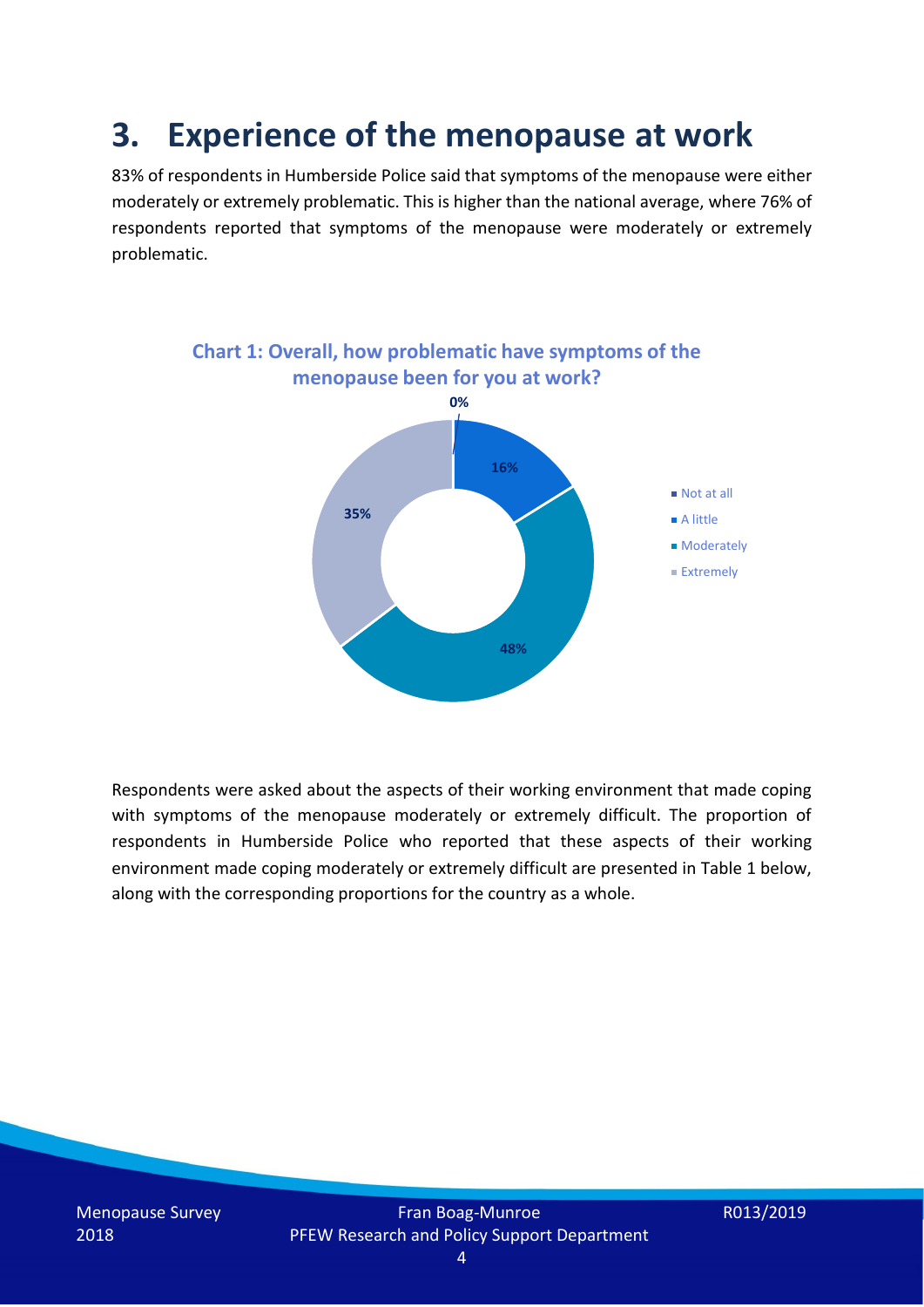Table 1: Aspects of the working environment (where applicable) that made coping with symptoms of the menopause moderately or extremely difficult

|                                   | <b>Humberside Police</b> | <b>National Sample</b> |
|-----------------------------------|--------------------------|------------------------|
| <b>Recalling detailed</b>         | 51%                      | 50%                    |
| information                       |                          |                        |
| <b>Having to work shifts</b>      | 31%                      | 33%                    |
| <b>Having fixed working hours</b> | 23%                      | 20%                    |
| The temperature of your           | 63%                      | 61%                    |
| working environment               |                          |                        |
| Inadequate opportunity to         | 59%                      | 57%                    |
| control ventilation in your       |                          |                        |
| working environment               |                          |                        |
| Inadequate access to toilet       | 12%                      | 16%                    |
| <b>facilities</b>                 |                          |                        |
| <b>Shared offices/workspaces</b>  | 25%                      | 27%                    |
| The physical demands of           | 23%                      | 26%                    |
| the job                           |                          |                        |
| The design of uniforms            | 24%                      | 23%                    |
| The pressure of tight             | 27%                      | 32%                    |
| deadlines                         |                          |                        |
| <b>Your workload</b>              | 38%                      | 38%                    |
| <b>Not being office-based</b>     | 8%                       | 9%                     |
| <b>Having to make difficult</b>   | 29%                      | 26%                    |
| decisions within your job         |                          |                        |
| <b>Having to attend formal</b>    | 22%                      | 18%                    |
| meetings                          |                          |                        |
| <b>Having to maintain your</b>    | 19%                      | 18%                    |
| position for long periods         |                          |                        |
| without relief                    |                          |                        |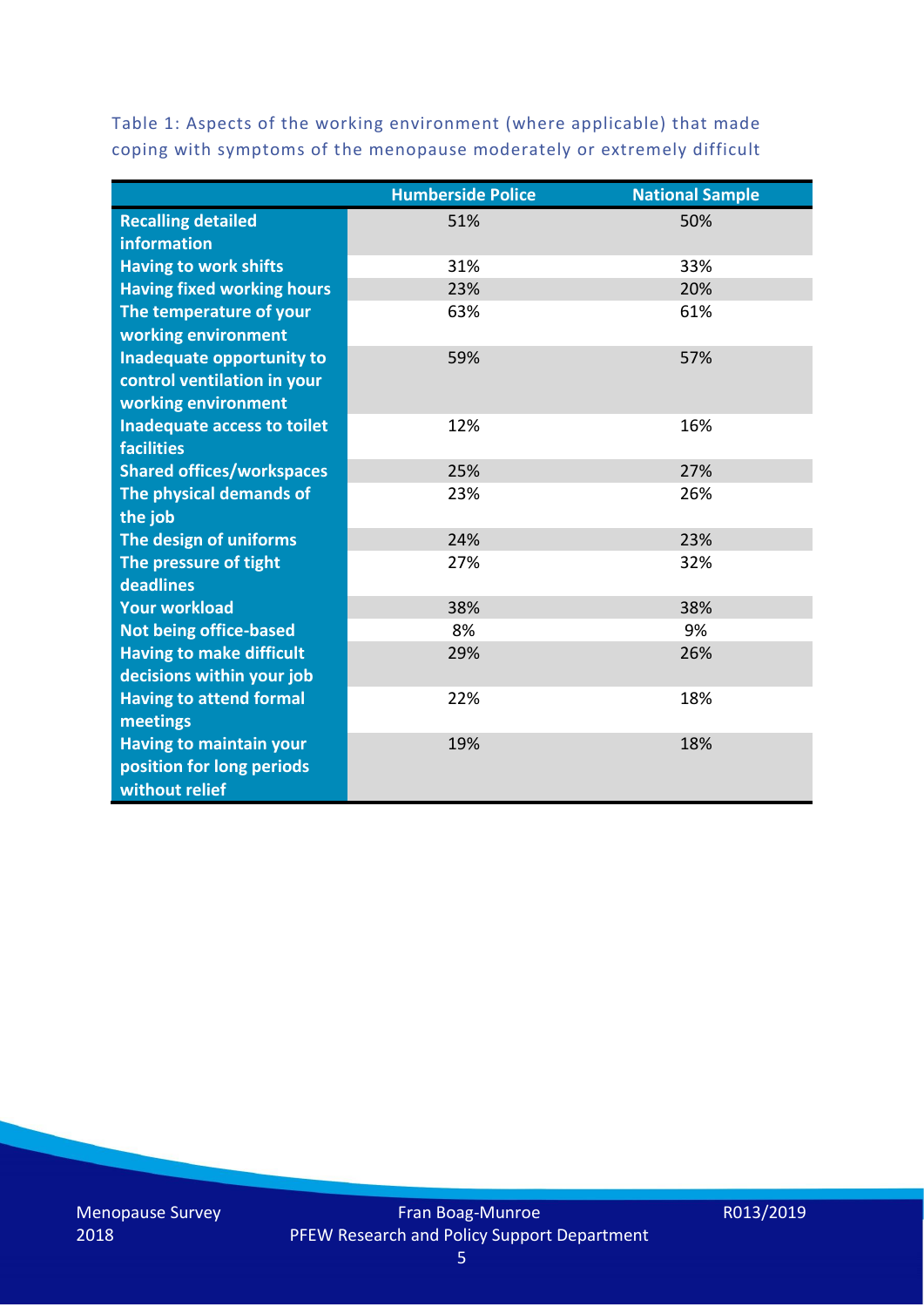## **4. Experiences of working during the**

### **menopause**

46% of respondents in Humberside Police said that they felt that their job performance had been negatively affected by the menopause. This is the same as the national sample, where 46% felt that their job performance had been negatively affected by the menopause.

16% of respondents felt that the menopause had negatively affected their manager's and colleagues' views on their competence at work. Within the national sample, 21% of respondents who had either gone through or were going through the menopause felt this way.

23% of respondents in Humberside Police said that they had considered leaving because they have found it difficult to deal with the menopause at work. This is higher than the national average, where 20% of respondents said that they had considered leaving as a result of the menopause.



#### **Chart 2: Experiences of work as a result of the menopause**